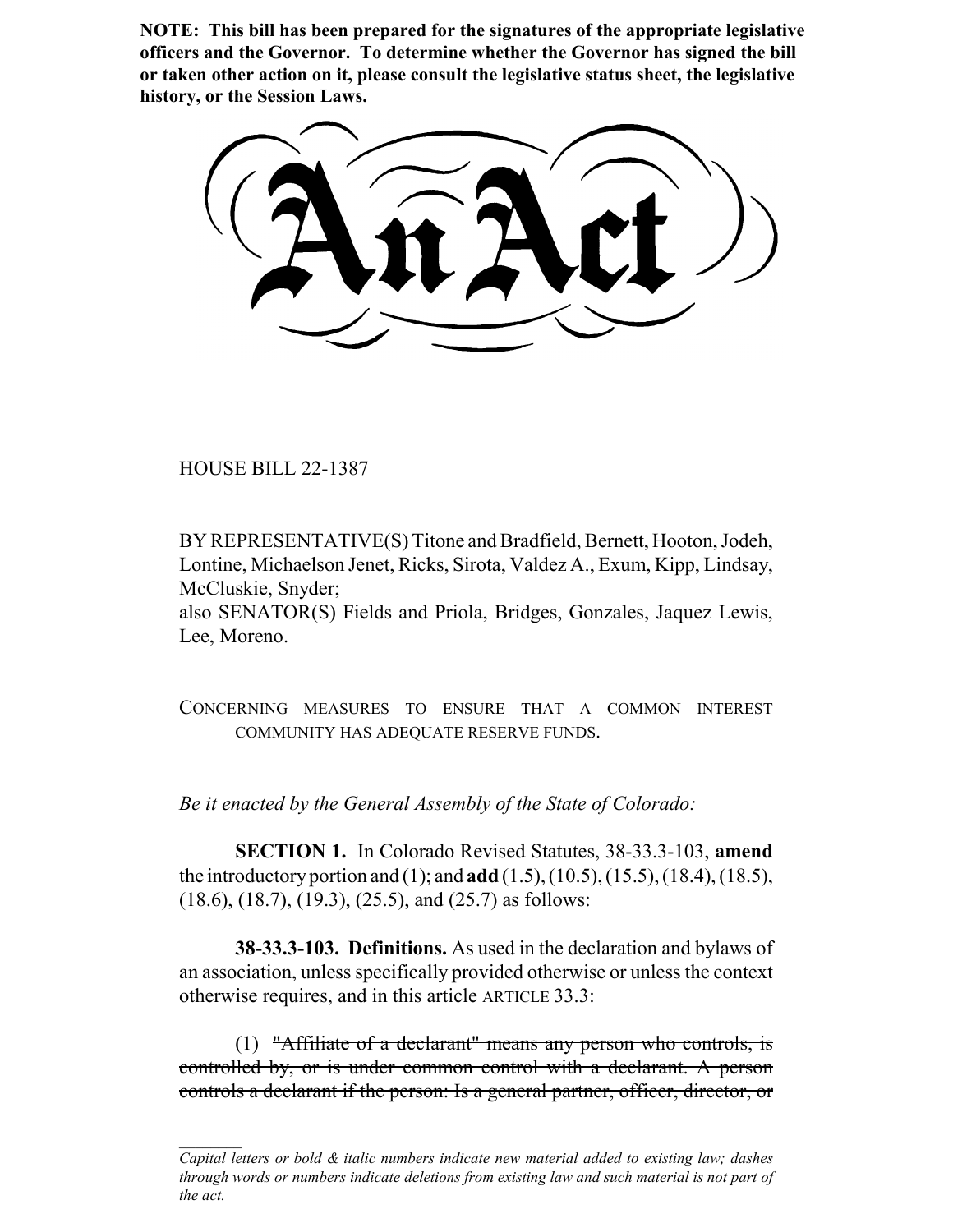employee of the declarant; directly or indirectly, or acting in concert with one or more other persons or through one or more subsidiaries, owns, controls, holds with power to vote, or holds proxies representing more than twenty percent of the voting interests of the declarant; controls in any manner the election of a majority of the directors of the declarant; or has contributed more than twenty percent of the capital of the declarant. A person is controlled by a declarant if the declarant: Is a general partner, officer, director, or employee of the person; directly or indirectly, or acting in concert with one or more other persons or through one or more subsidiaries, owns, controls, holds with power to vote, or holds proxies representing more than twenty percent of the voting interests of the person; controls in any manner the election of a majority of the directors of the person; or has contributed more than twenty percent of the capital of the person. Control does not exist if the powers described in this subsection (1) are held solely as security for an obligation and are not exercised "ADEQUATE RESERVE FUNDS" MEANS MONEY, IN EXCESS OF ASSOCIATION OPERATING EXPENSES IN ANY FISCAL YEAR, SPECIFICALLY DEDICATED FOR THE MAINTENANCE, REPAIR, OR REPLACEMENT OF PROPERTY THAT THE ASSOCIATION MUST MAINTAIN, REPAIR, OR REPLACE AND THAT HAS REACHED THE END OF ITS ESTIMATED USEFUL LIFE, BASED ON THE MOST RECENT RESERVE STUDY, WITHOUT THE NEED FOR BORROWING OR SPECIAL ASSESSMENTS.

(1.5) (a) "AFFILIATE OF A DECLARANT" MEANS ANY PERSON WHO CONTROLS, IS CONTROLLED BY, OR IS UNDER COMMON CONTROL WITH A DECLARANT.

(b) (I) A PERSON CONTROLS A DECLARANT IF THE PERSON:

(A) IS A GENERAL PARTNER, OFFICER, DIRECTOR, OR EMPLOYEE OF THE DECLARANT;

(B) DIRECTLY OR INDIRECTLY, OR ACTING IN CONCERT WITH ONE OR MORE OTHER PERSONS OR THROUGH ONE OR MORE SUBSIDIARIES, OWNS, CONTROLS, HOLDS WITH POWER TO VOTE, OR HOLDS PROXIES REPRESENTING MORE THAN TWENTY PERCENT OF THE VOTING INTERESTS OF THE DECLARANT;

(C) CONTROLS IN ANY MANNER THE ELECTION OF A MAJORITY OF THE DIRECTORS OF THE DECLARANT; OR

## PAGE 2-HOUSE BILL 22-1387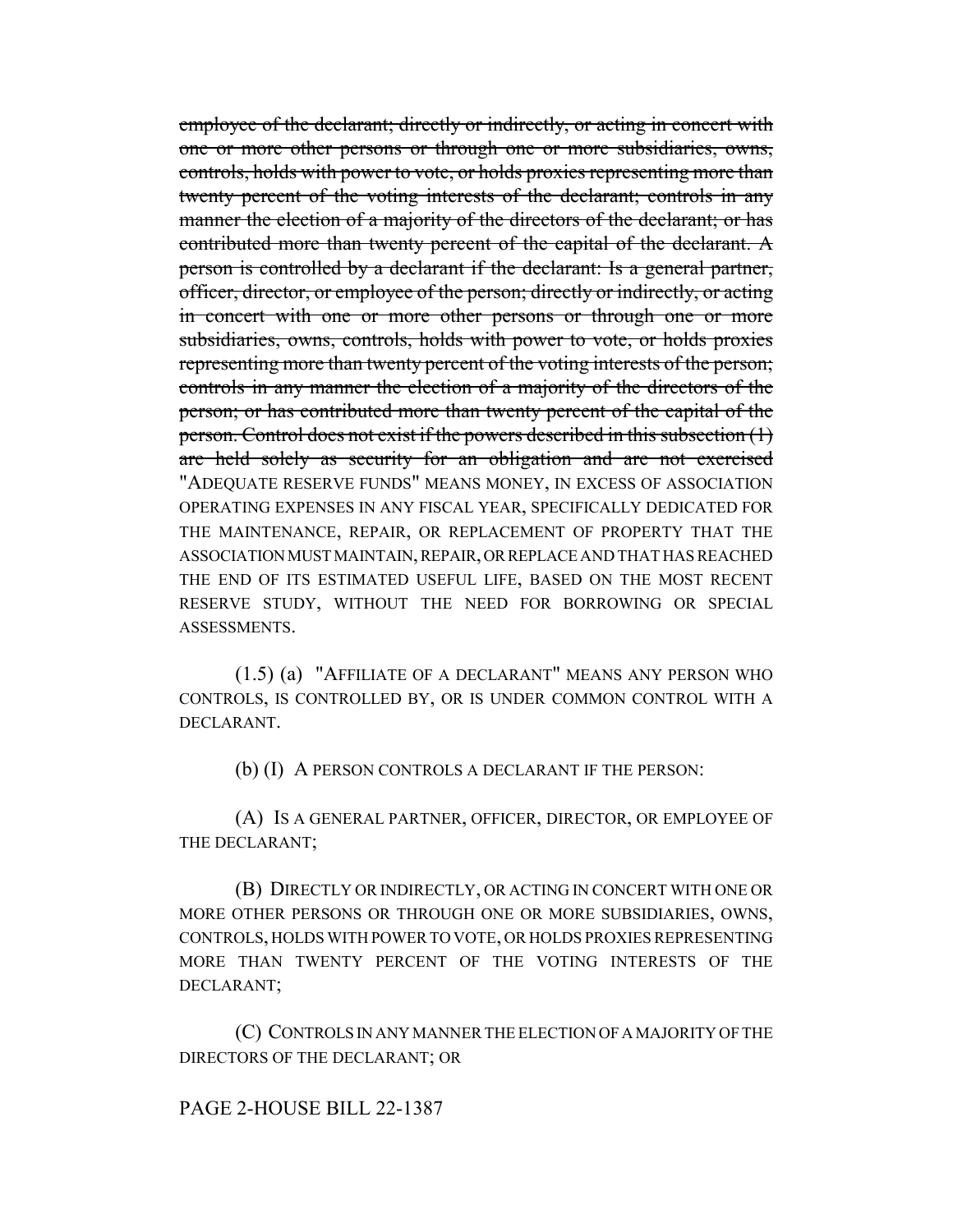(D) HAS CONTRIBUTED MORE THAN TWENTY PERCENT OF THE CAPITAL OF THE DECLARANT.

(II) A PERSON IS CONTROLLED BY A DECLARANT IF THE DECLARANT:

(A) IS A GENERAL PARTNER, OFFICER, DIRECTOR, OR EMPLOYEE OF THE PERSON;

(B) DIRECTLY OR INDIRECTLY, OR ACTING IN CONCERT WITH ONE OR MORE OTHER PERSONS OR THROUGH ONE OR MORE SUBSIDIARIES, OWNS, CONTROLS, HOLDS WITH POWER TO VOTE, OR HOLDS PROXIES REPRESENTING MORE THAN TWENTY PERCENT OF THE VOTING INTERESTS OF THE PERSON;

(C) CONTROLS IN ANY MANNER THE ELECTION OF A MAJORITY OF THE DIRECTORS OF THE PERSON; OR

(D) HAS CONTRIBUTED MORE THAN TWENTY PERCENT OF THE CAPITAL OF THE PERSON.

(c) CONTROL DOES NOT EXIST IF THE POWERS DESCRIBED IN THIS SUBSECTION (1.5) ARE HELD SOLELY AS SECURITY FOR AN OBLIGATION AND ARE NOT EXERCISED.

(10.5) "CUMULATIVE REPLACEMENT COSTS" MEANS THE TOTAL REPLACEMENT COST FOR ALL MAJOR SHARED COMPONENTS.

(15.5) "EMERGENT LIFE CIRCUMSTANCES" MEANS AN IMMEDIATE DANGER TO THE STRUCTURAL INTEGRITY OF THE COMMON ELEMENTS THAT IS LIKELY TO IMPACT THE LIFE, HEALTH, SAFETY, OR PROPERTY OF THE UNIT OWNERS OR RESIDENTS.

(18.4) "LEVEL I FULL RESERVE STUDY" MEANS A RESERVE STUDY IN WHICH THE FOLLOWING FIVE RESERVE STUDY TASKS ARE PERFORMED WITH RESPECT TO MAJOR SHARED COMPONENTS:

(a) A COMPONENT INVENTORY;

(b) A CONDITION ASSESSMENT OF COMPONENTS BASED UPON ON-SITE VISUAL OBSERVATIONS;

PAGE 3-HOUSE BILL 22-1387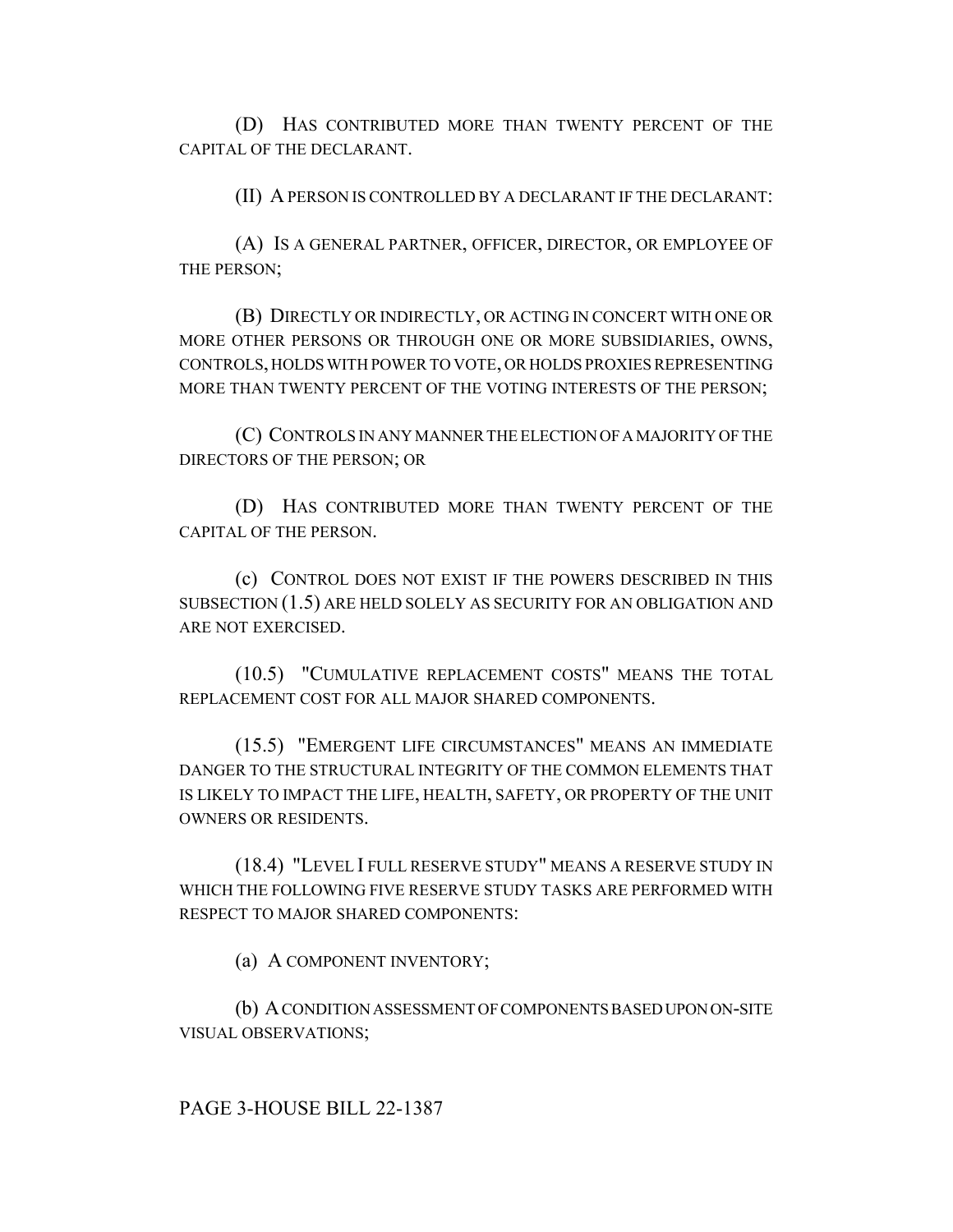(c) LIFE AND VALUATION ESTIMATES;

(d) AN EVALUATION OF RESERVE FUNDS; AND

(e) A PLAN FOR MAINTAINING ONE OR MORE RESERVE FUNDS.

(18.5) "LEVEL II UPDATE" MEANS A RESERVE STUDY UPDATE IN WHICH THE FOLLOWING FIVE RESERVE STUDY TASKS ARE PERFORMED WITH RESPECT TO MAJOR SHARED COMPONENTS:

(a) A COMPONENT INVENTORY BASED ON THE LEVEL I FULL RESERVE STUDY;

(b) A CONDITION ASSESSMENT OF COMPONENTS BASED UPON ON-SITE VISUAL OBSERVATIONS;

- (c) LIFE AND VALUATION ESTIMATES;
- (d) AN EVALUATION OF RESERVE FUNDS; AND
- (e) A PLAN FOR MAINTAINING ONE OR MORE RESERVE FUNDS.

(18.6) "LEVEL III UPDATE" MEANS A RESERVE STUDY UPDATE WITH NO ON-SITE VISUAL OBSERVATIONS IN WHICH THE FOLLOWING THREE RESERVE STUDY TASKS ARE PERFORMED WITH RESPECT TO MAJOR SHARED COMPONENTS:

- (a) LIFE AND VALUATION ESTIMATES;
- (b) AN EVALUATION OF RESERVE FUNDS; AND
- (c) A PLAN FOR MAINTAINING ONE OR MORE RESERVE FUNDS.

(18.7) "LEVEL IV PRELIMINARY RESERVE STUDY" MEANS A RESERVE STUDY PREPARED BEFORE CONSTRUCTION THAT IS GENERALLY USED FOR BUDGET ESTIMATES. THE STUDY IS BASED ON DESIGN DOCUMENTS, SUCH AS THE ARCHITECTURAL AND ENGINEERING PLANS, AND MAY BE BASED ON PHASES AS EACH PHASE IS COMPLETED OR AS EACH PHASE IS ANTICIPATED TO BE COMPLETED, BUT DOES NOT COMPEL OR MANDATE THE COMPLETION OF ANY PARTICULAR IMPROVEMENT. THE FOLLOWING THREE TASKS ARE

PAGE 4-HOUSE BILL 22-1387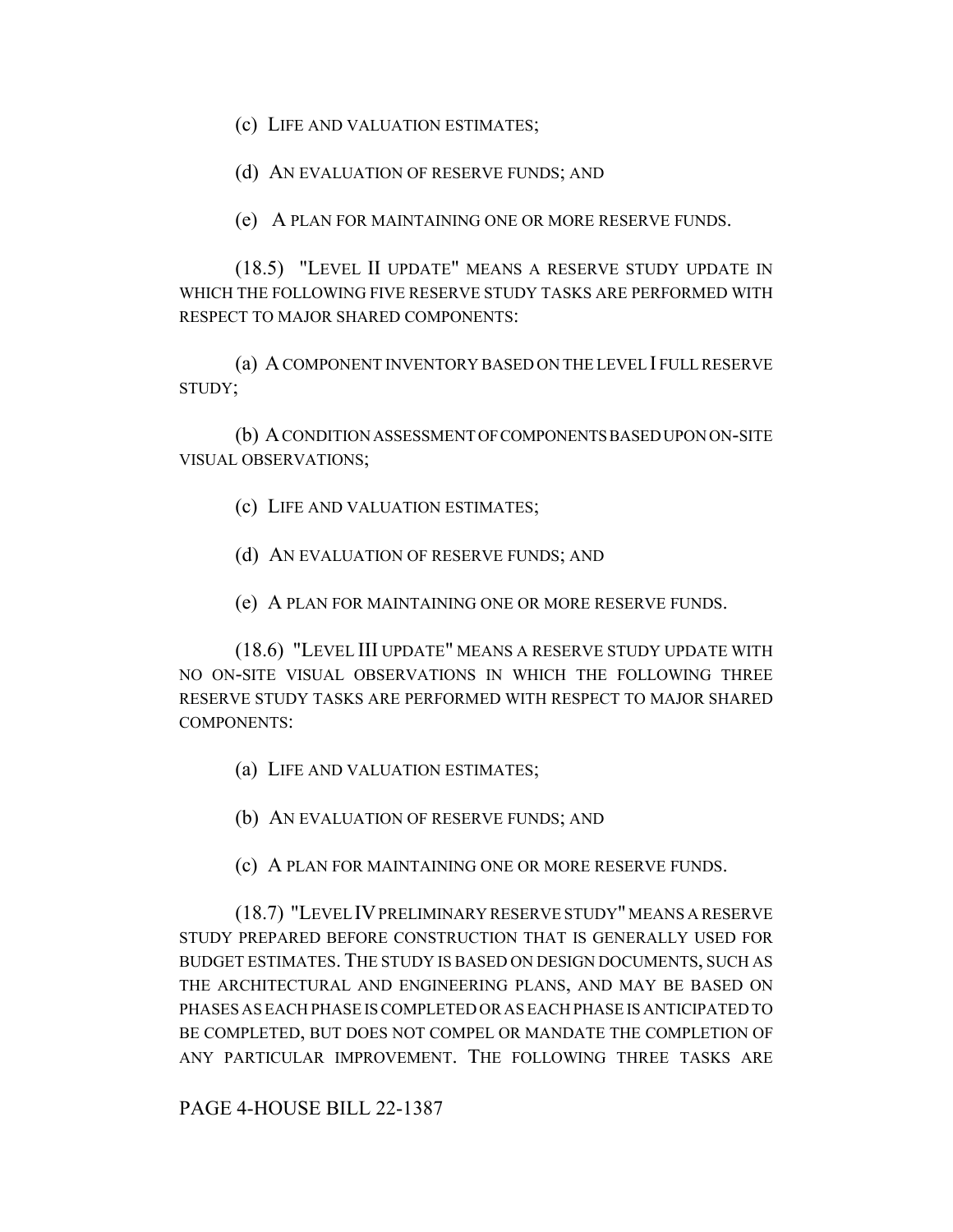PERFORMED WITH RESPECT TO MAJOR SHARED COMPONENTS TO PREPARE THIS TYPE OF STUDY:

- (a) A COMPONENT INVENTORY;
- (b) LIFE AND VALUATION ESTIMATES; AND
- (c) A PLAN FOR MAINTAINING ONE OR MORE RESERVE FUNDS.

(19.3) "MAJOR SHARED COMPONENTS" MEANS ANY COMPONENT OF A COMMON ELEMENT OR PROPERTY THAT THE ASSOCIATION IS RESPONSIBLE FOR MAINTAINING, REPAIRING, OR REPLACING, OR COMPONENTS THAT SERVE TWO OR MORE UNITS, WITH A CUMULATIVE REPLACEMENT COST IN EXCESS OF THE LESSER OF THIRTY THOUSAND DOLLARS OR ONE-HALF OF THE ASSOCIATION'S GROSS ANNUAL BUDGET, EXCLUDING AMOUNTS BUDGETED FOR RESERVES FOR THAT YEAR.

(25.5) "RESERVE FUNDS" OR "RESERVES" MEANS ACTUAL OR PROJECTED MONEY AT A PARTICULAR POINT IN TIME THAT THE ASSOCIATION HAS IDENTIFIED FOR USE TO DEFRAY THE COSTS OF CURRENT OR ANTICIPATED MAINTENANCE, REPAIR, OR REPLACEMENT OF MAJOR SHARED COMPONENTS. RESERVE FUND CONTRIBUTIONS ARE IDENTIFIED IN THE ASSOCIATION'S ANNUAL BUDGET ADOPTED PURSUANT TO SECTION 38-33.3-303 (4)(a), AND RESERVE FUNDS ARE HELD IN ONE OR MORE SEPARATE FINANCIAL ACCOUNTS APART FROM THE ASSOCIATION'S OPERATING FUNDS.

(25.7) "RESERVE STUDY" MEANS A BUDGET PLANNING TOOL THAT IDENTIFIES MAJOR SHARED COMPONENTS; EVALUATES THE CURRENT STATUS OF RESERVE FUNDS; AND PROVIDES A STABLE AND EQUITABLE FUNDING PLAN FOR MAINTAINING ONE OR MORE RESERVE FUNDS. THE RESERVE STUDY CONSISTS OF TWO PARTS: THE PHYSICAL ANALYSIS OF MAJOR SHARED COMPONENTS AND THE FINANCIAL ANALYSIS OF THE RESERVE FUNDS.

**SECTION 2.** In Colorado Revised Statutes, 38-33.3-117, **amend** (1.9) as follows:

**38-33.3-117. Applicability to preexisting common interest communities.** (1.9) Notwithstanding any other provision of law, section 38-33.3-303.5 applies to FOR all common interest communities created

## PAGE 5-HOUSE BILL 22-1387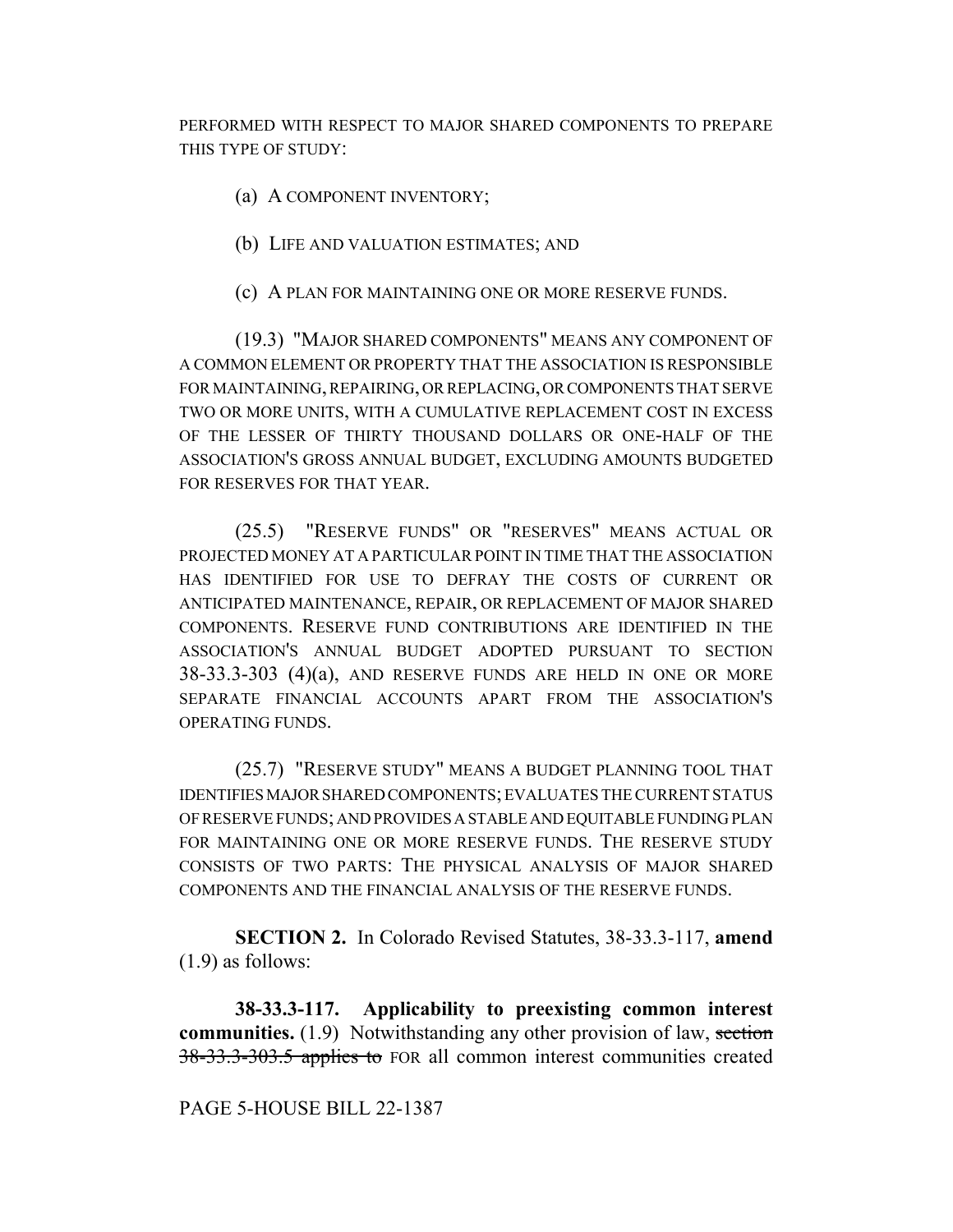within this state on, before, or after July 1, 1992:

(a) SECTION 38-33.3-303.5 APPLIES with respect to events and circumstances occurring on or after September 1, 2017.

(b) SECTION 38-33.3-307.5 APPLIES WITH RESPECT TO EVENTS AND CIRCUMSTANCES OCCURRING ON OR AFTER JULY 1, 2024.

**SECTION 3.** In Colorado Revised Statutes, 38-33.3-201, **add** (3) as follows:

**38-33.3-201. Creation of common interest communities requirement for declarant reserve study. (3) BEFORE CONVEYING ANY** UNIT TO AN OWNER OTHER THAN THE DECLARANT OR AN AFFILIATE OF A DECLARANT AND THROUGHOUT THE PERIOD OF DECLARANT CONTROL, THE DECLARANT SHALL OBTAIN A LEVEL IV PRELIMINARY RESERVE STUDY AND SHALL UPDATE THE RESERVE STUDY WITH LEVEL II UPDATES OR LEVEL III UPDATES AT LEAST EVERY FIVE YEARS. EACH RESERVE STUDY AND UPDATE DESCRIBED IN THIS SUBSECTION (3) AND THE ASSOCIATION'S BUDGET SHALL BE PROVIDED BY THE DECLARANT OR AN AFFILIATE OF THE DECLARANT TO POTENTIAL PURCHASERS OF A UNIT IN THE COMMON INTEREST COMMUNITY IN THE SELLER'S DISCLOSURES.

**SECTION 4.** In Colorado Revised Statutes, 38-33.3-209.5, **amend**  $(1)(b)(IX)$  as follows:

**38-33.3-209.5. Responsible governance policies - due process for imposition of fines - procedure for collection of delinquent accounts definition.** (1) To promote responsible governance, associations shall:

(b) Adopt policies, procedures, and rules and regulations concerning:

 $(IX)$  When the association has a reserve study prepared for the portions of the community maintained, repaired, replaced, and improved by the association; whether there is a funding plan for any work recommended by the reserve study and, if so, the projected sources of funding for the work; and whether the reserve study is based on a physical analysis and financial analysis. For the purposes of this subparagraph (IX), an internally conducted reserve study shall be sufficient MAJOR SHARED COMPONENTS AS

PAGE 6-HOUSE BILL 22-1387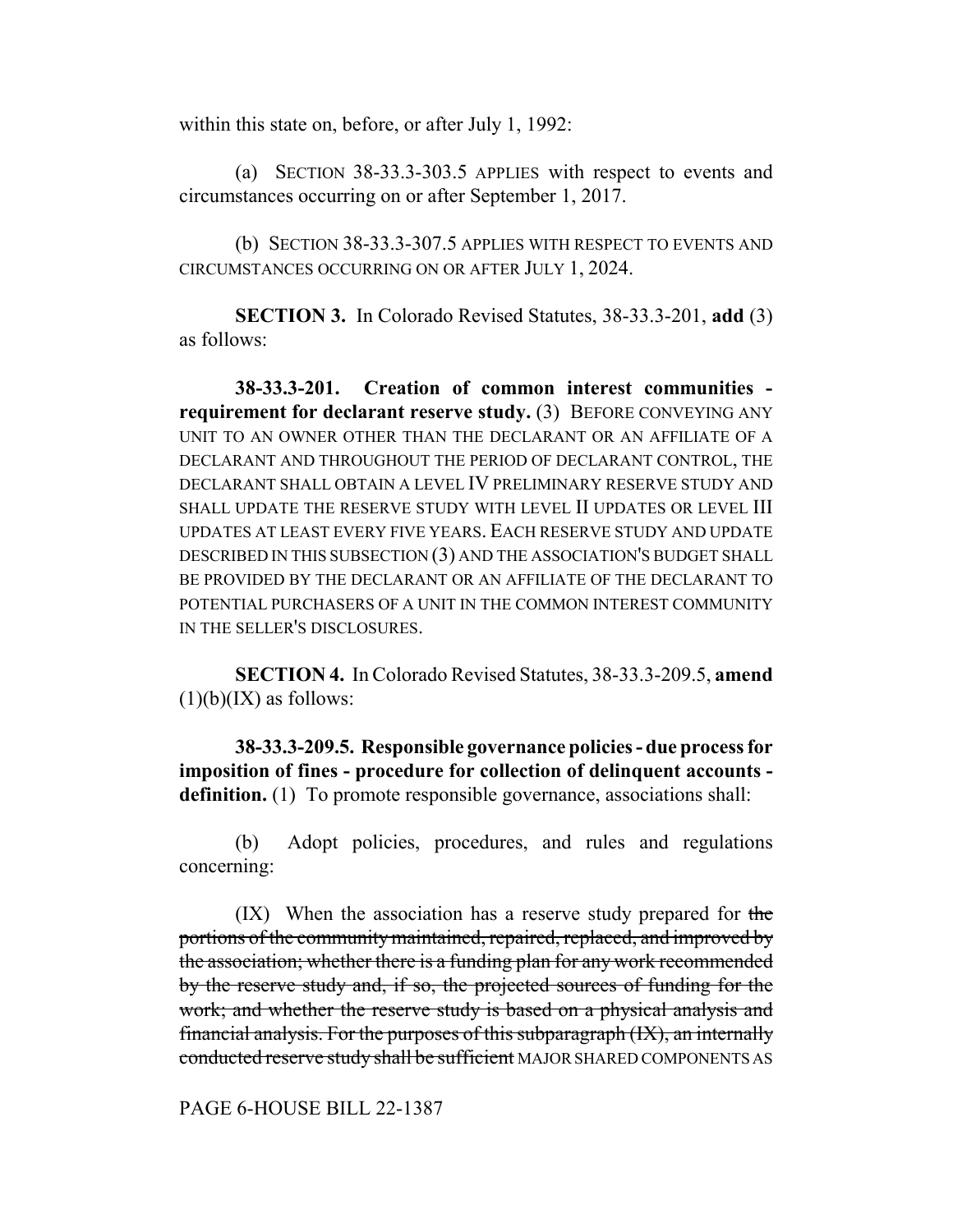## REQUIRED PURSUANT TO SECTION 38-33.3-307.5.

**SECTION 5.** In Colorado Revised Statutes, 38-33.3-303, **amend** (9)(c), (9)(l), and (9)(m); and **add** (9)(n) as follows:

**38-33.3-303. Executive board members and officers - powers and duties - reserve funds - reserve study - audit.** (9) Within sixty days after the unit owners other than the declarant elect a majority of the members of the executive board, the declarant shall deliver to the association all property of the unit owners and of the association held by or controlled by the declarant, including without limitation the following items:

(c) The association funds or control thereof, INCLUDING ALL RESERVE FUNDS RECOMMENDED BY THE RESERVE STUDY PREPARED PURSUANT TO SUBSECTION  $(9)(n)$  OF THIS SECTION;

(l) Any service contract in which the association is a contracting party or in which the association or the unit owners have any obligation to pay a fee to the persons performing the services; and

(m) For large planned communities, copies of all recorded deeds and all recorded and unrecorded leases evidencing ownership or leasehold rights of the large planned community unit owners' association in all common elements within the large planned community; AND

(n) THE RESULTS OF A LEVEL I FULL RESERVE STUDY PERFORMED WITHIN SIXTY DAYS BEFORE THE UNIT OWNERS OTHER THAN THE DECLARANT ELECT A MAJORITY OF THE MEMBERS OF THE EXECUTIVE BOARD. THE DECLARANT IS SOLELY RESPONSIBLE FOR ALL EXPENSES IN CONNECTION WITH THE LEVEL I FULL RESERVE STUDY PERFORMED IN ACCORDANCE WITH THIS SUBSECTION (9)(n). THE EXPENSE OF THE LEVEL I FULL RESERVE STUDY SHALL NOT BE CHARGED TO THE ASSOCIATION.

**SECTION 6.** In Colorado Revised Statutes, **add** 38-33.3-307.5 as follows:

**38-33.3-307.5. Reserve study requirements - updates - funding plan - emergent life circumstances.** (1) AT LEAST EVERY THIRTY YEARS, AN ASSOCIATION WITH MAJOR SHARED COMPONENTS SHALL OBTAIN A LEVEL

## PAGE 7-HOUSE BILL 22-1387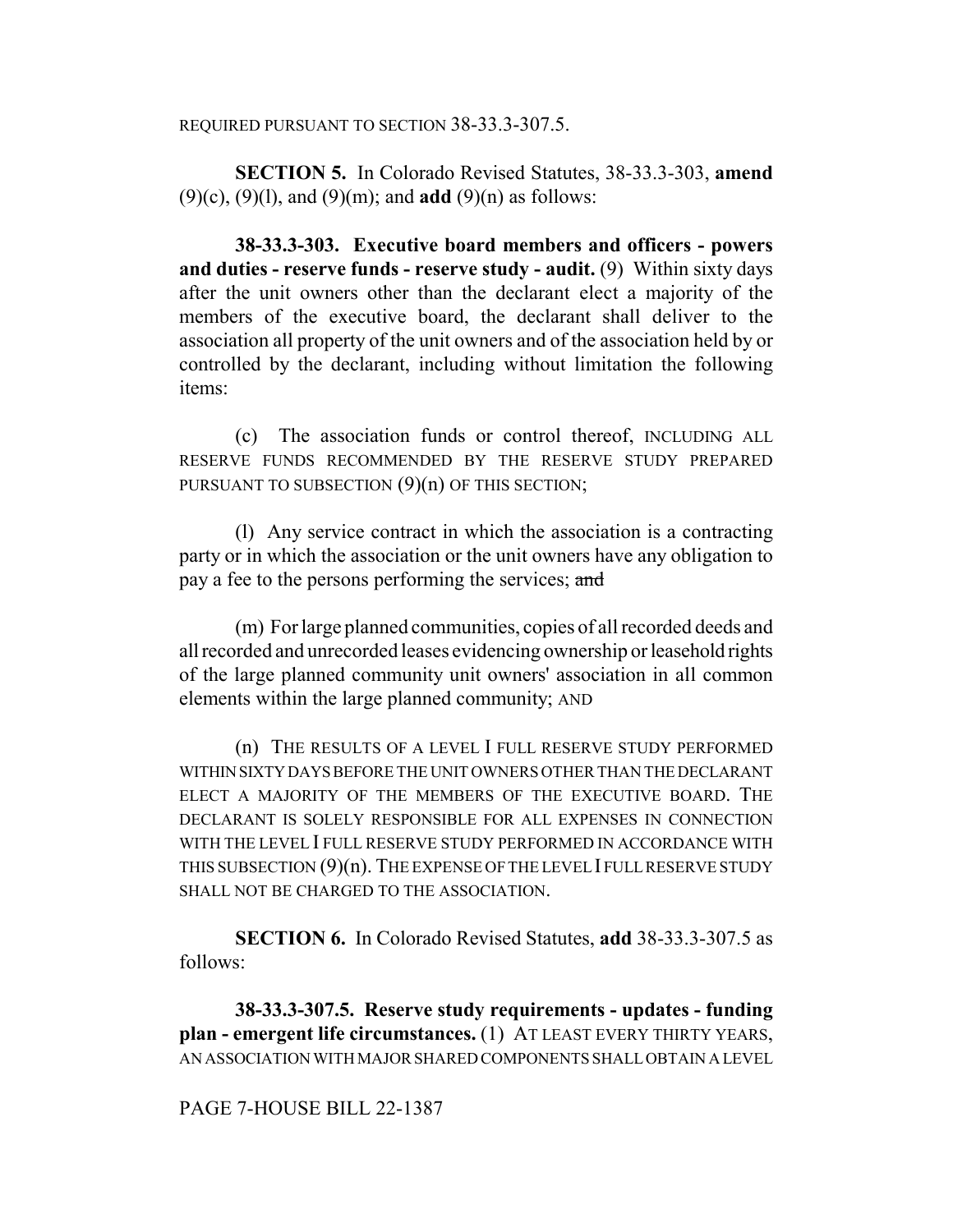I FULL RESERVE STUDY FOR THE MAINTENANCE, REPAIR, AND REPLACEMENT OF THE MAJOR SHARED COMPONENTS. THE RESERVE STUDY SHALL BE REPLACED BY A LEVEL I FULL RESERVE STUDY OR UPDATED BY A LEVEL II UPDATE OR LEVEL III UPDATE AT LEAST EVERY FIVE YEARS. THE ASSOCIATION MAY SPECIFY A SHORTER INTERVAL FOR REPLACEMENT OR UPDATE IN ACCORDANCE WITH THE POLICY ADOPTED PURSUANT TO SECTION 38-33.3-209.5 (1)(b)(IX).

(2) THE RESERVE STUDY AND UPDATES REQUIRED PURSUANT TO SUBSECTION (1) OF THIS SECTION MUST INCLUDE THE TASKS PERFORMED WITH RESPECT TO MAJOR SHARED COMPONENTS AS REQUIRED IN A LEVEL I FULL RESERVE STUDY, LEVEL II UPDATE, OR LEVEL III UPDATE.

(3) THE ASSOCIATION'S BUDGET PREPARED PURSUANT TO SECTION 38-33.3-303 (4) MUST INCLUDE AT LEAST THE FOLLOWING:

(a) THE ESTIMATED REVENUES AND OPERATING EXPENSES OF THE ASSOCIATION;

(b) INFORMATION AS TO WHETHER THE BUDGET HAS BEEN PREPARED ON A CASH OR TAX BASIS OF ACCOUNTING;

(c) THE TOTAL RESERVE FUNDS OF THE ASSOCIATION AS OF THE DATE OF THE PREPARATION OF THE BUDGET;

(d) THE ESTIMATED RESERVE FUNDS THE ASSOCIATION WILL REQUIRE FOR MAJOR SHARED COMPONENTS IN THE CURRENT BUDGETED FISCAL YEAR BASED ON THE MOST RECENT RESERVE STUDY OR RESERVE STUDY UPDATE;

(e) A GENERAL EXPLANATION OF HOW THE ESTIMATED RESERVE FUNDS ARE COMPUTED;

(f) THE AMOUNT THE ASSOCIATION ANTICIPATES THAT THE ASSOCIATION WILL NEED TO COLLECT IN THE CURRENT BUDGETED FISCAL YEAR TO FUND FUTURE ESTIMATED RESERVED FUNDS PURSUANT TO THE MOST RECENT RESERVE STUDY OR UPDATE AND THE ESTIMATED CONTRIBUTION TO THE RESERVE FUNDS IN THE BUDGETED FISCAL YEAR; AND

(g) NOTIFICATION BY THE EXECUTIVE BOARD TO THE UNIT OWNERS OF THE METHOD BY WHICH ADDITIONAL FUNDING MAY BE OBTAINED IF THE

PAGE 8-HOUSE BILL 22-1387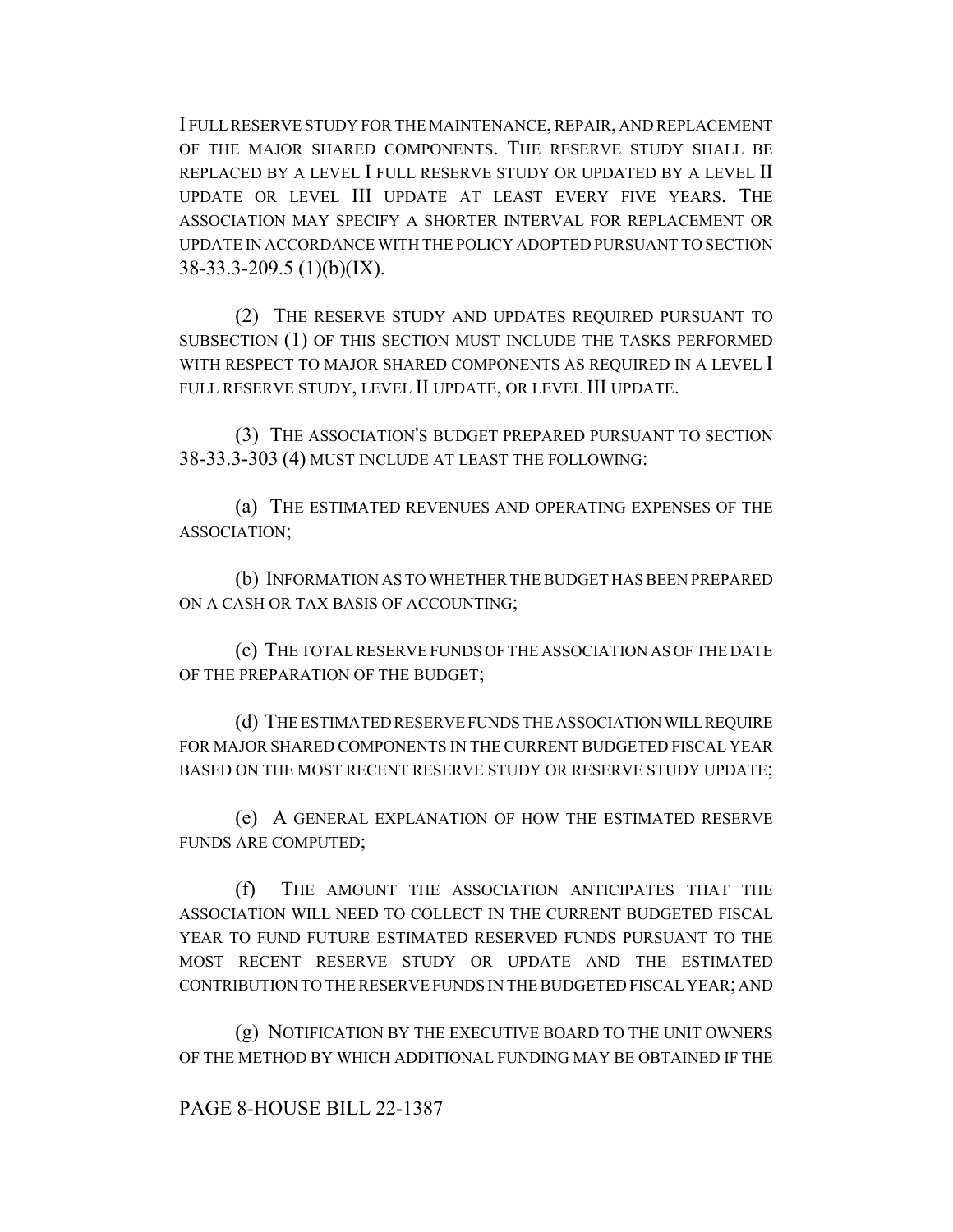EXECUTIVE BOARD IS NOT FULLY FUNDING THE RESERVE FUNDS WITH COMMON EXPENSE ASSESSMENTS.

(4) RESERVE EXPENDITURES MADE IN ACCORDANCE WITH A RESERVE STUDY OR UPDATE OR TO ADDRESS EMERGENT LIFE CIRCUMSTANCES ARE NOT SUBJECT TO VETO BY THE UNIT OWNERS.

(5) THE FUNDING PLAN EMPLOYED BY AN ASSOCIATION TO REQUIRE CONTRIBUTIONS TO RESERVE FUNDS MAY USE ANY OF THE FUNDING SOURCES PERMITTED BY THE DECLARATION AND THIS ARTICLE 33.3, SO LONG AS FUNDING RESULTS IN ADEQUATE RESERVE FUNDS.

(6) NOTWITHSTANDING THE PROVISIONS OF THIS ARTICLE 33.3 OR THE ASSOCIATION'S GOVERNING DOCUMENTS, THE EXECUTIVE BOARD MAY AMEND THE ASSOCIATION'S ANNUAL BUDGET OR IMPOSE SPECIAL ASSESSMENTS IF NECESSARY TO FUND GOVERNMENT-IMPOSED REQUIREMENTS OR TO ADDRESS EMERGENT LIFE CIRCUMSTANCES.

(7) IN RELIANCE UPON THE ADVICE OF QUALIFIED PROFESSIONAL INVESTMENT ADVISORS, AN ASSOCIATION MAY INVEST NOT MORE THAN TWENTY-FIVE PERCENT OF THE ASSOCIATION'S RESERVE FUNDS IN CONSERVATIVE INSTRUMENTS, INCLUDING EQUITIES AND MUTUAL FUNDS, THAT ARE NOT INSURED BY A FEDERAL AGENCY. THE EXECUTIVE BOARD'S DECISION IS SUBJECT TO THE STANDARDS SET FORTH IN SECTION 7-128-401.

(8) IF DESIRED BY THE EXECUTIVE BOARD, A RESERVE STUDY MAY INCLUDE THE ANTICIPATED COSTS OF ENGINEERING INSPECTIONS, LEGAL COMPLIANCE, CAPITAL IMPROVEMENTS, TECHNOLOGICAL IMPROVEMENTS, ANTICIPATED CORRECTIVE REPAIR COSTS, OR OTHER ANTICIPATED EXPENDITURES NOT FUNDED BY THE ANNUAL OPERATING BUDGET.

**SECTION 7. Act subject to petition - effective date.** This act takes effect July 1, 2024; except that, if a referendum petition is filed pursuant to section 1 (3) of article V of the state constitution against this act or an item, section, or part of this act within the ninety-day period after final adjournment of the general assembly, then the act, item, section, or part will